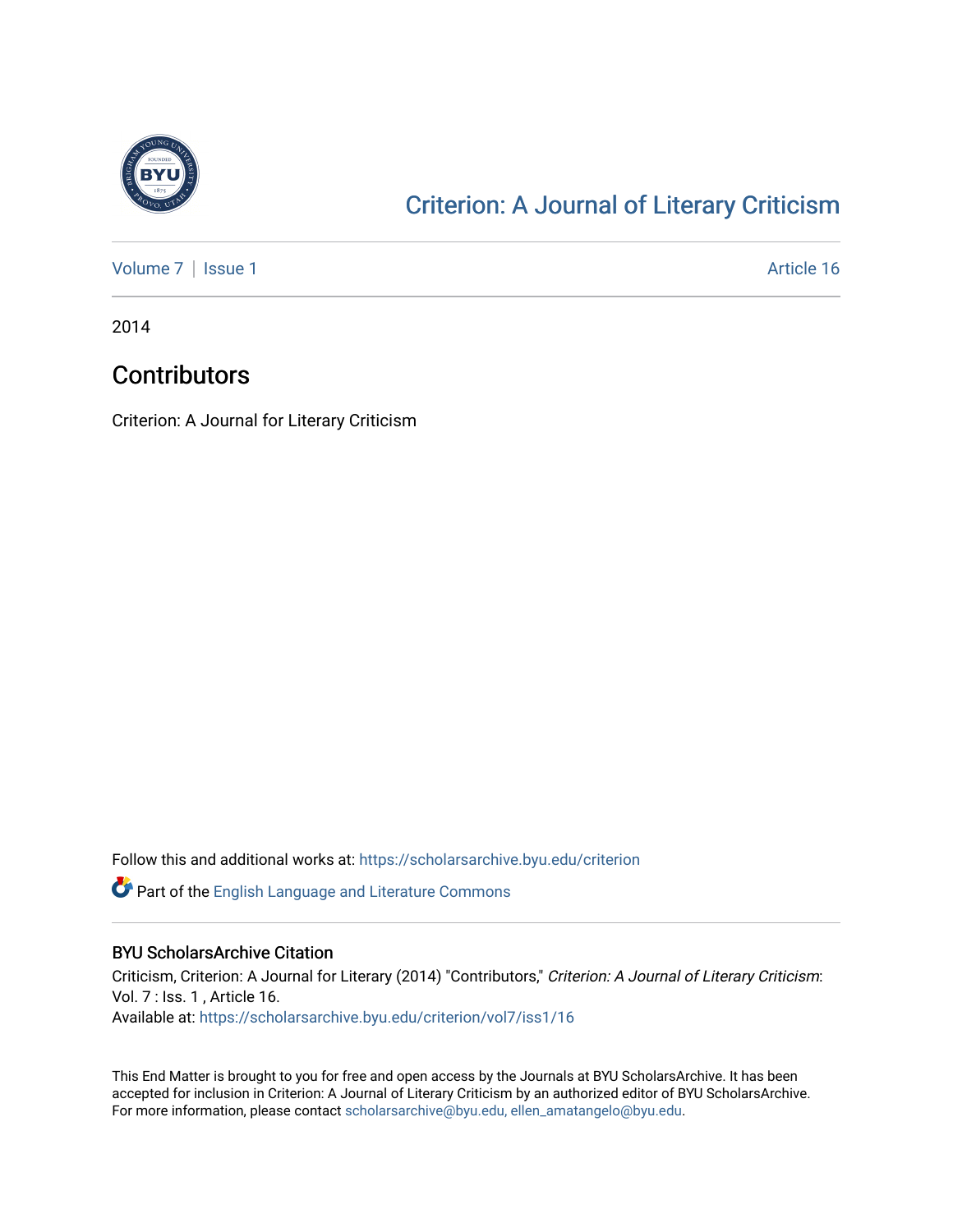## Contributors

During his English studies in Iran, Rasoul Aliakbari simultaneously deepened his familiarity with Persian literature. He subsequently pursued both these areas at the University of Alberta where he is currently a graduate student in Comparative Literature. Rasoul's areas of studies sound diverse but are interconnected. Focusing on print history, he likes to examine English and Middle-Eastern Gothic literatures as they inform the construction of nation and empire. Rasoul is also interested in studying modern transmutations of nationalism and colonialism and, for instance, how trans-nationalism appears in contemporary Gothic fiction and cinema.

Debbie Adams is an English teaching major and editing minor from the San Francisco Bay Area. Her first published writing was a four-line poem she wrote at age 17, and she has also been on staff of three BYU student journals, including Stowaway magazine. One of her favorite writing projects has been to create all the content for a museum exhibit featuring the BYU Ballard Center. Her most meaningful accomplishment to date is serving a full-time mission among Spanish speakers in Minnesota. Future plans include motherhood, a masters degree in business, and a career in high school teaching. Her dream is to change the world with her husband Matt.

Brittany Bruner earned a bachelor's degree in English literature and a minor in editing from Brigham Young University. She will be studying English literature at graduate school this fall.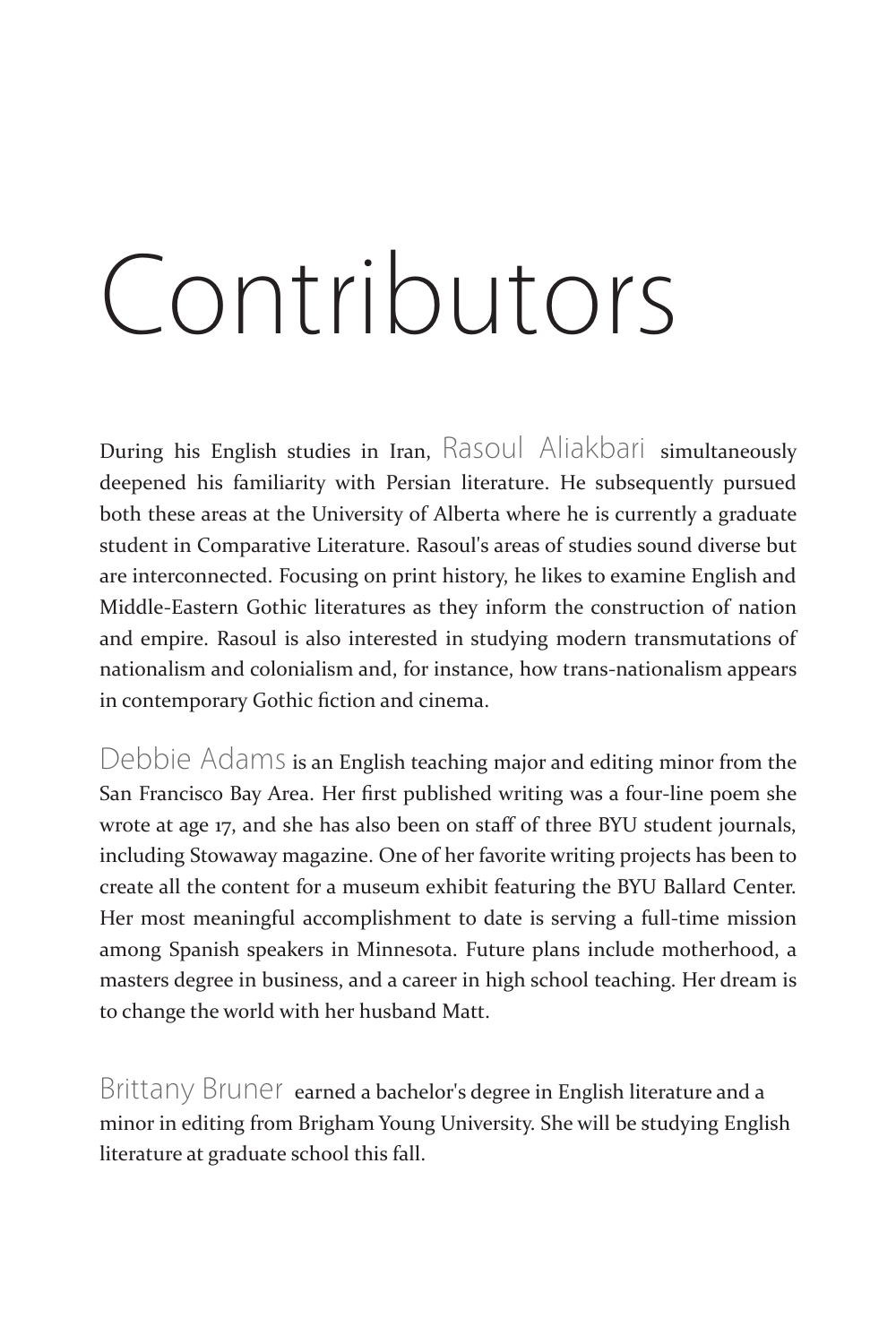Courtney Bulsiewicz is currently an MFA student at Brigham Young University studying creative nonfiction. After graduating, she hopes to go on and pursue a PhD. She would like to thank Dr. Trent Hickman for his time, expertise, and enthusiasm in helping with this project and her husband, Wayne, for his constant support and encouragement.

Kaitlin Coats, from Edmonds, Washington, is an English, Latin, and medieval studies major at St. Olaf College in Northfield, Minnesota. She intends to pursue her PhD so that she can spend a lifetime with medieval literature. She is grateful to Dr. Karen Cherewatuk for her bottomless support and flawless example, and to her family for their patience and good cheer.

Kellianne Coltrin is a senior studying English and Communications at Brigham Young University.

Jacob Duerden is a double-major in Media Arts (Film) and English from Rexburg, Idaho. He enjoys reading, writing, and watching far too many movies. He has been published and awarded for creative and academic work and has co-written commercials for both Hyundai and BYUtv. Jake is currently studying to be a screenwriter and is finishing a feature-length script that will be shot in August for a theatrical release in 2015.

Jennifer Duque is a senior at BYU hailing from Yolo County, California. She plans to study the intersection of postcolonial studies and queer theory in grad school, and finds the works of Neferti Tadiar, Martin Joseph Ponce, and Christine Balance particularly important and inspirational. In her spare time, she enjoys finding more Asian American hip-hop artists to listen to, obsessing over Pinoy MCs, and overanalyzing the works of Kanye West. You can contact her at jlduque91 (at) gmail (dot) com.

Andrew Fellows is currently earning his B.A. in English literature with minors in Philosophy and Music at Brigham Young University. His academic interests include nearly all periods and genres of British literature (especially Shakespeare and literature of the 19th literary theory, and creative nonfiction.